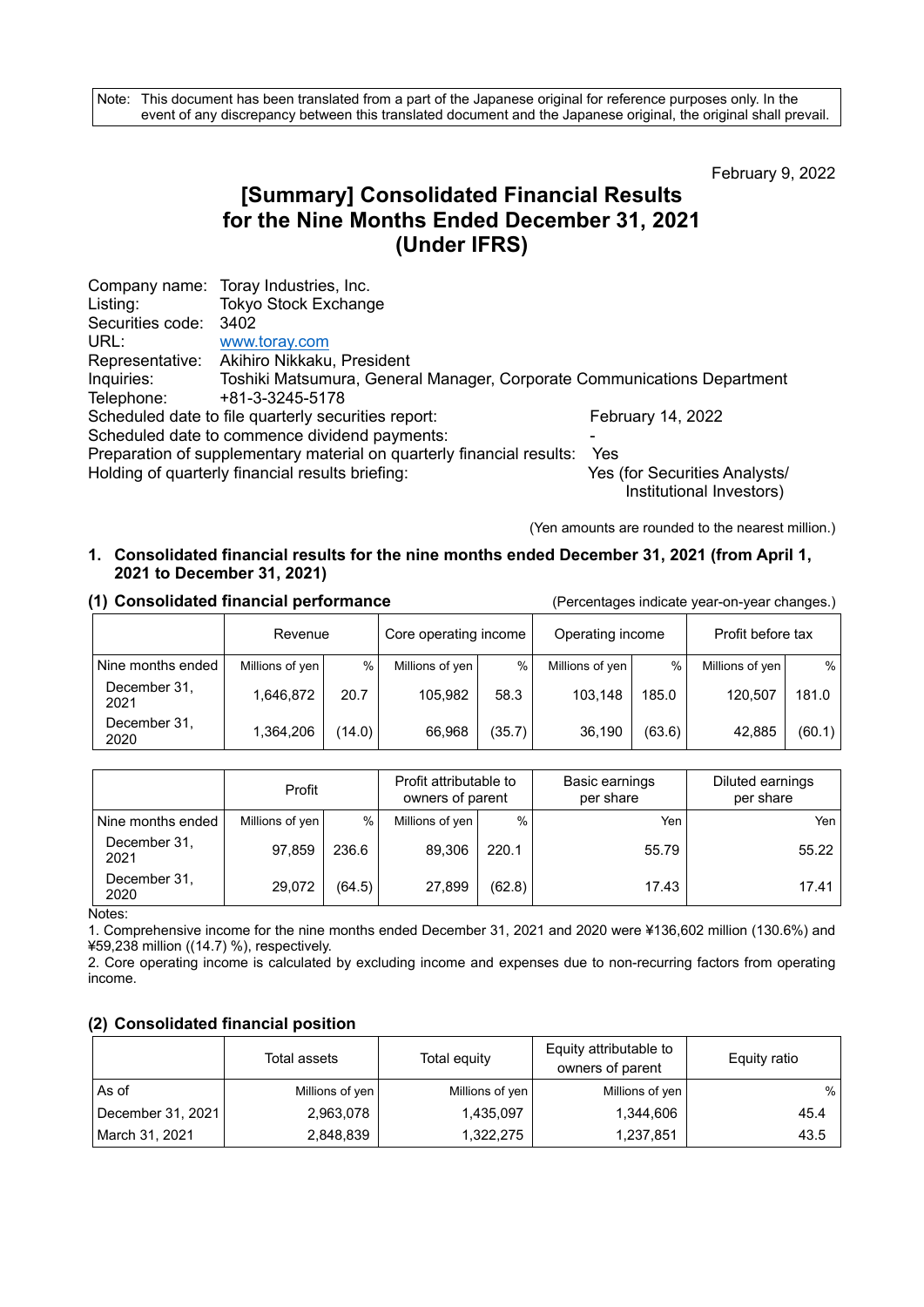### **2. Cash dividends**

|                                                    |                          | Annual dividends per share |                              |                 |       |  |  |  |  |  |
|----------------------------------------------------|--------------------------|----------------------------|------------------------------|-----------------|-------|--|--|--|--|--|
|                                                    | First quarter-end        | Second quarter-<br>end     | Third quarter-end            | Fiscal year-end | Total |  |  |  |  |  |
|                                                    | Yen                      | Yen                        | Yen                          | Yen             | Yen   |  |  |  |  |  |
| Fiscal year ended<br>March 31, 2021                | $\overline{\phantom{0}}$ | 4.50                       | $\qquad \qquad \blacksquare$ | 4.50            | 9.00  |  |  |  |  |  |
| Fiscal year ending<br>March 31, 2022               |                          | 8.00                       | -                            |                 |       |  |  |  |  |  |
| Fiscal year ending<br>March 31, 2022<br>(Forecast) |                          |                            |                              | 8.00            | 16.00 |  |  |  |  |  |

Note: Revisions to the forecast of cash dividends most recently announced: None

# **3. Segment information**

| Revenue                                 | Nine months ended December 31. |                 |        |  |  |  |
|-----------------------------------------|--------------------------------|-----------------|--------|--|--|--|
|                                         | 2021                           | 2020            | Change |  |  |  |
|                                         | Millions of yen                | Millions of yen | %      |  |  |  |
| <b>Fibers &amp; Textiles</b>            | 631,603                        | 536,335         | 17.8   |  |  |  |
| Performance Chemicals                   | 678,119                        | 519,896         | 30.4   |  |  |  |
| <b>Carbon Fiber Composite Materials</b> | 153,191                        | 134,943         | 13.5   |  |  |  |
| Environment & Engineering               | 134,580                        | 124,579         | 8.0    |  |  |  |
| Life Science                            | 38,586                         | 38,406          | 0.5    |  |  |  |
| Other                                   | 10,793                         | 10,047          | 7.4    |  |  |  |
| Consolidated total                      | 1,646,872                      | 1,364,206       | 20.7   |  |  |  |

|                                         | Nine months ended December 31, |                 |        |  |  |
|-----------------------------------------|--------------------------------|-----------------|--------|--|--|
| Core operating income                   | 2021                           | 2020            | Change |  |  |
|                                         | Millions of yen                | Millions of yen | $\%$   |  |  |
| <b>Fibers &amp; Textiles</b>            | 35,474                         | 27,971          | 26.8   |  |  |
| <b>Performance Chemicals</b>            | 74,616                         | 47,645          | 56.6   |  |  |
| <b>Carbon Fiber Composite Materials</b> | (1,898)                        | (3,713)         |        |  |  |
| Environment & Engineering               | 10,882                         | 7,991           | 36.2   |  |  |
| Life Science                            | 1,599                          | 1,773           | (9.8)  |  |  |
| Other                                   | 1,493                          | 1,743           | (14.3) |  |  |
| Total                                   | 122,166                        | 83,410          | 46.5   |  |  |
| <b>Reconciliations</b>                  | (16, 184)                      | (16, 442)       |        |  |  |
| Consolidated total                      | 105,982                        | 66,968          | 58.3   |  |  |

Notes:<br>1. "C 1. "Other" represents service-related businesses such as analysis, physical evaluation and research.

2. "Reconciliations" of core operating income for the nine months ended December 31, 2021 of ¥(16,184) million include intersegment eliminations of ¥679 million and corporate expenses of ¥(16,863) million. "Reconciliations" of core operating income for the nine months ended December 31, 2020 ¥(16,442) million include intersegment eliminations of ¥590 million and corporate expenses of ¥(17,032) million. The corporate expenses consist of the headquarters' research expenses that are not allocated to each reportable segment.

#### **4. Consolidated financial forecasts for the fiscal year ending March 31, 2022 (from April 1, 2021 to March 31, 2022)**

|                                      | Revenue         |      | Core operating income |      | Profit attributable to<br>owners of parent |       | Basic earnings<br>per share |
|--------------------------------------|-----------------|------|-----------------------|------|--------------------------------------------|-------|-----------------------------|
|                                      | Millions of yen | %    | Millions of yen       | %    | Millions of yen                            | $\%$  | Yen                         |
| Fiscal year ending<br>March 31, 2022 | 2,230,000       | 18.4 | 130,000               | 44.0 | 93.000                                     | 103.1 | 58.10                       |

Note: Revisions to the forecast of consolidated financial forecast most recently announced: Yes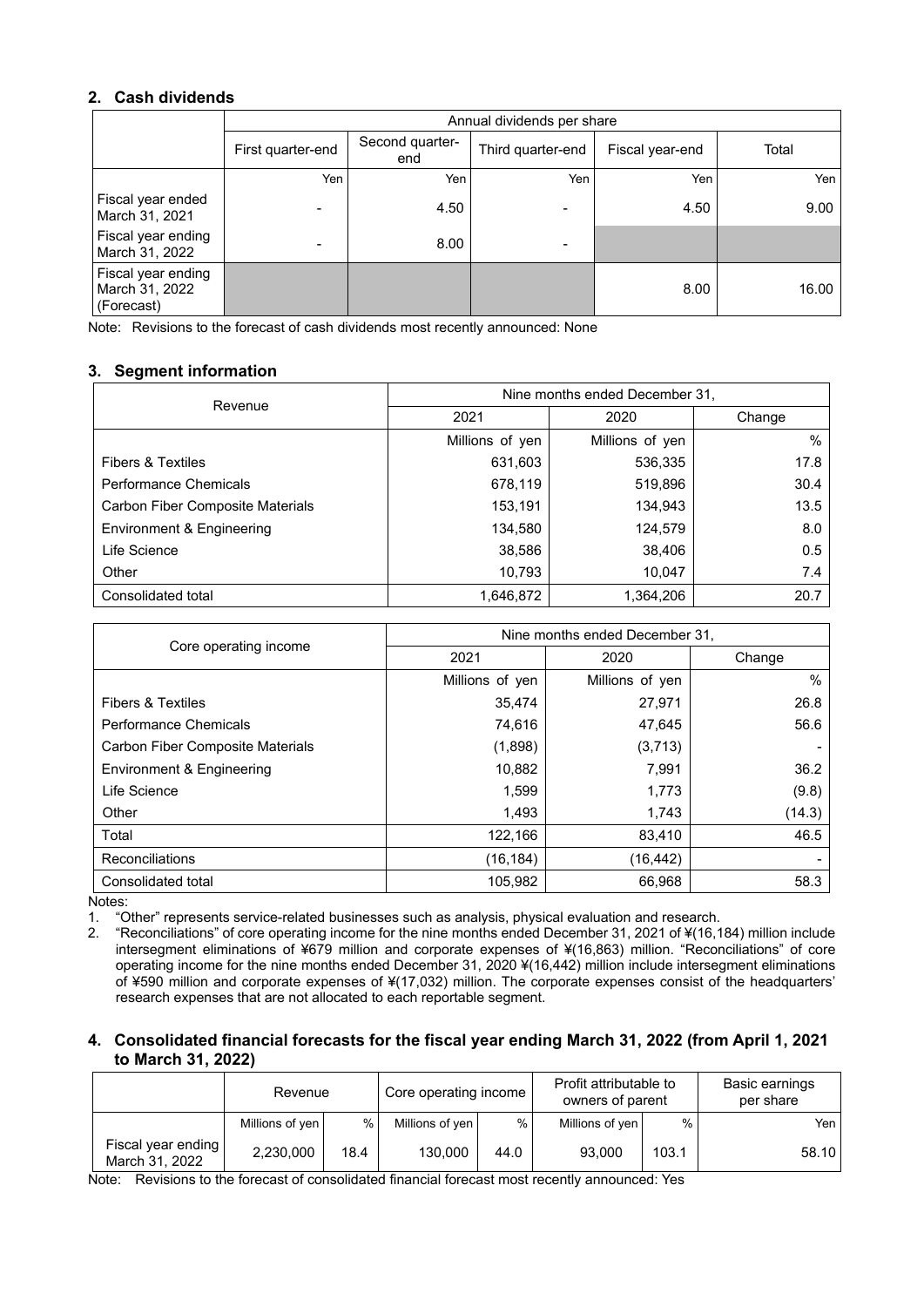### **\* Notes**

- (1) Changes in significant subsidiaries during the period (changes in specified subsidiaries resulting in the change in scope of consolidation): None
- (2) Changes in accounting policies and changes in accounting estimates
	- (i) Changes in accounting policies required by IFRS: None
	- (ii) Changes in accounting policies due to other reasons: None
	- (iii) Changes in accounting estimates: None
- (3) Number of issued shares (ordinary shares)
	- (i) Total number of issued shares at the end of the period (including treasury shares)

| As of December 31, 2021 | 1.631.481.403 shares |
|-------------------------|----------------------|
| l As of March 31. 2021  | 1,631,481,403 shares |

(ii) Number of treasury shares at the end of the period

| As of December 31, 2021 | 30,761,290 shares |
|-------------------------|-------------------|
| As of March 31, 2021    | 31,029,819 shares |

(iii) Average number of shares outstanding during the period

| Nine months ended December 31, 2021 | 1.600.635.236 shares |  |
|-------------------------------------|----------------------|--|
| Nine months ended December 31, 2020 | 1.600.329.010 shares |  |

- \* Quarterly financial results reports are exempt from quarterly review conducted by certified public accountants or an audit corporation.
- \* Proper use of earnings forecasts, and other special matters

The earnings forecasts included in this document are based on assumptions such as future economic environment as of the date of the announcement of the document. These forward-looking statements do not purport that the Company pledges to realize such statements. Actual business results may differ substantially from the forecasts due to various factors. See 3. Forecast of Consolidated Results of the accompanying materials for the assumptions used.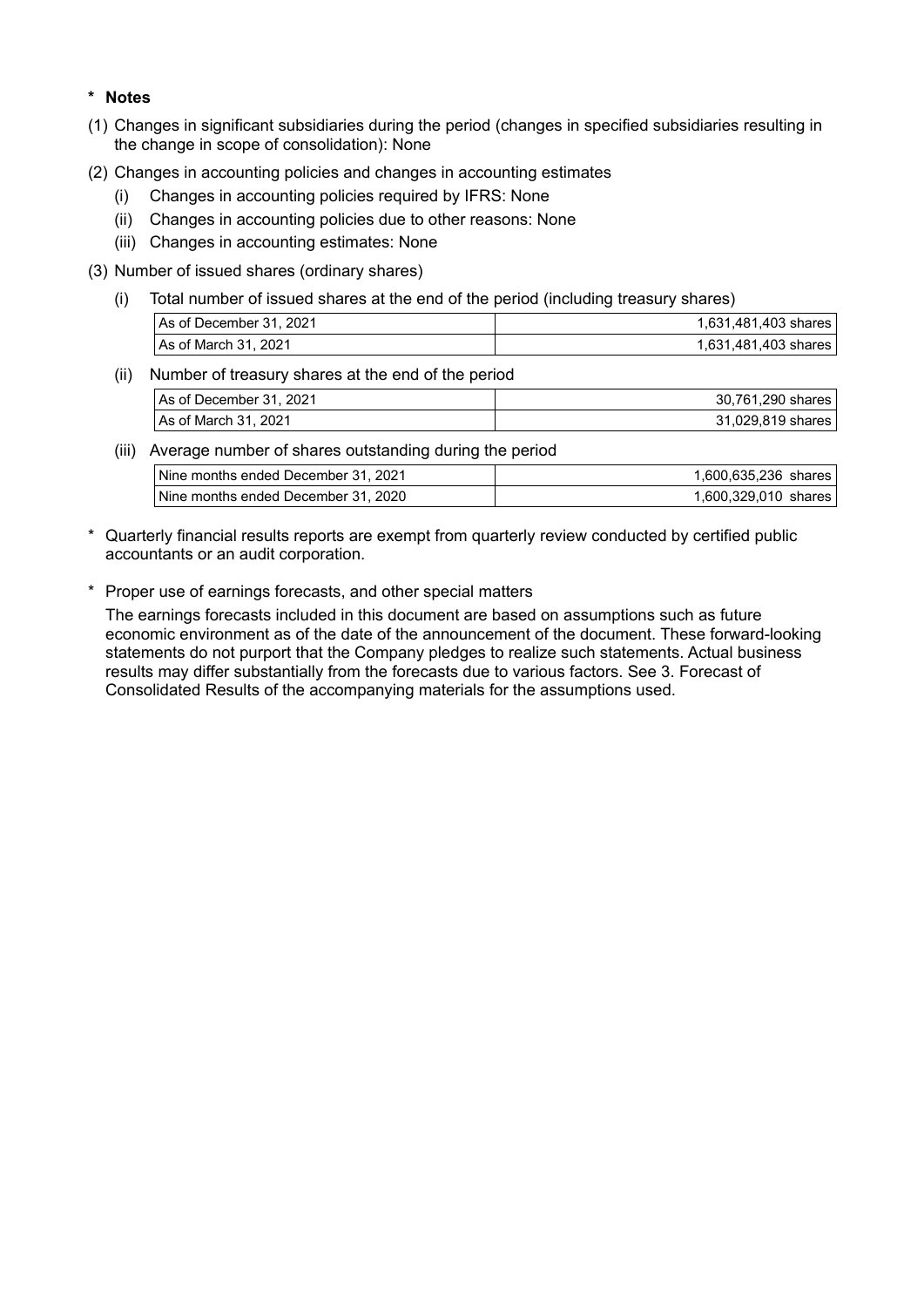# Consolidated Financial Performance and Financial Position

# 1. Overview of the Nine Months Ended December 31, 2021

During the period under review, the global economy recovered significantly due to the continued economic recovery in China, rebound from the decline caused by the novel coronavirus (COVID-19), easing of restrictions on movement given the progress in vaccination and major economic measures in the U.S. At the same time, differences between countries came to the fore in terms of control of COVID-19 infection and recovery in economy corresponding to the progress in vaccination and economic measures. In addition, emerging supply restrictions including tight supply-demand situation for semiconductors and other parts and materials as well as labor shortage resulted in reduction in automobile production.

Under such circumstances, Toray Group has been implementing its new medium-term management program "Project AP-G 2022" since May 2020, aiming for achieving sound, sustainable growth through the implementation of basic strategies such as global expansion in growth business fields, strengthening competitiveness, and strengthening the management foundation.

As a result, consolidated revenue for the nine months ended December 31, 2021, increased 20.7% compared with the same period a year earlier to ¥1,646.9 billion, and core operating income (Note 1)rose 58.3% to ¥106.0 billion. Operating income increased 185.0% to ¥103.1 billion and profit attributable to owners of parent rose 220.1% to ¥89.3 billion.

Financial performance by segment is described below.

# **Financial Performance by Segment:**

### *Fibers & Textiles*

Increase in demand was seen both in Japan and abroad. In the apparel applications, some applications continued to be affected by COVID-19, while sports and outdoor applications performed strongly. In the industrial applications, sales volume of the automotive applications decreased in the third quarter due to the impact of the decline in automobile production volume.

As a result, revenue of overall Fibers & Textiles segment increased 17.8% to ¥631.6 billion compared with the same period a year earlier and core operating income rose 26.8% to ¥35.5 billion.

### *Performance Chemicals*

Demand in the resins business was strong overall, given the rebound from the COVID-19 pandemic, resumed operations of automobile manufacturers, and the recovery of the Chinese economy, though it was affected by reduction in automobile production in the third quarter. The chemicals business saw a recovery in the basic chemicals market. In the films business, while the battery separator films for lithium-ion secondary batteries were affected by price decline and reduction in automobile production, polyester films for optical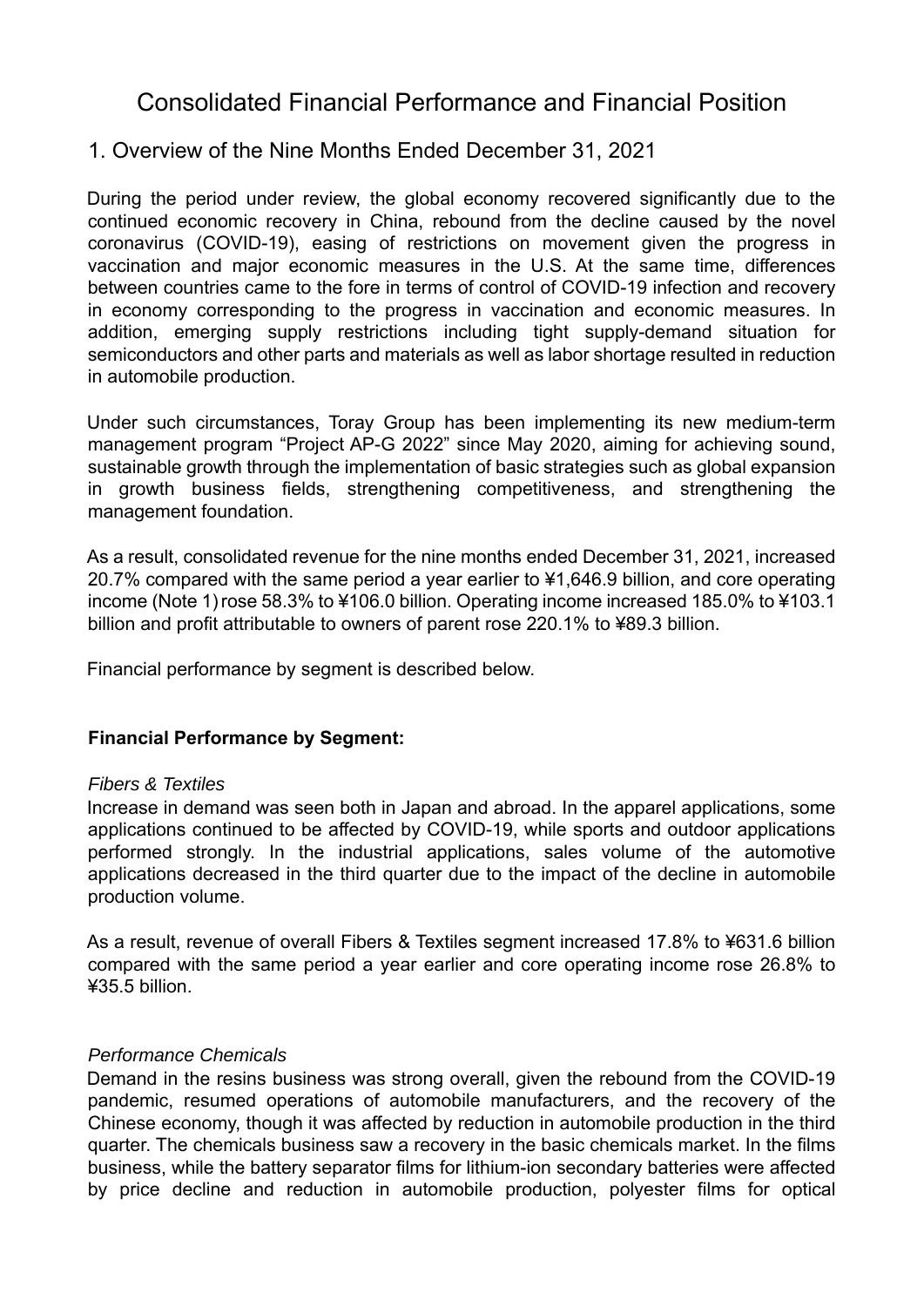applications and electronic components performed strongly. In the electronic & information materials business, OLED-related demand increased.

As a result, revenue of overall Performance Chemicals segment increased 30.4% to ¥678.1 billion compared with the same period a year earlier and core operating income rose 56.6% to ¥74.6 billion.

# *Carbon Fiber Composite Materials*

While the segment was affected by the increase in raw material prices and the decline in the production rate of commercial aircraft, the sales of wind turbine blades in the industrial applications continued to expand, and sports applications remained strong. In addition, the segment proceeded with passing on the rise in raw material prices to the sales price.

As a result, revenue of overall Carbon Fiber Composite Materials segment increased 13.5% to ¥153.2 billion compared with the same period a year earlier. The segment posted core operating loss of ¥1.9 billion, an improvement of ¥1.8 billion from the same period a year earlier.

# *Environment & Engineering*

In the water treatment business, demand for reverse osmosis membranes and other products grew strongly, while shipment to some regions were affected by the COVID-19.

Among domestic subsidiaries in the segment, an engineering subsidiary experienced increases in the shipment of some electronics related equipment.

As a result, revenue of overall Environment & Engineering segment increased 8.0% to ¥134.6 billion compared with the same period a year earlier and core operating income rose 36.2% to ¥10.9 billion.

### *Life Science*

In the pharmaceutical business, sales of pruritus treatment REMITCH<sup>®</sup> (Note 2) were affected by the introduction of its generic versions as well as by a NHI drug price revision.

In the medical devices business, shipment of dialyzers for hemodiafiltration grew strongly in Japan, and demand for other medical devices showed a recovering trend as the spread of COVID-19 temporarily eased.

As a result, revenue of overall Life Science segment increased 0.5% to ¥38.6 billion compared with the same period a year earlier, while core operating income declined 9.8% to ¥1.6 billion

Notes:

- 1. Core operating income is calculated by excluding income and expenses due to non-recurring factors from operating income.
- 2. REMITCH® is a registered trademark of Torii Pharmaceutical Co., Ltd.